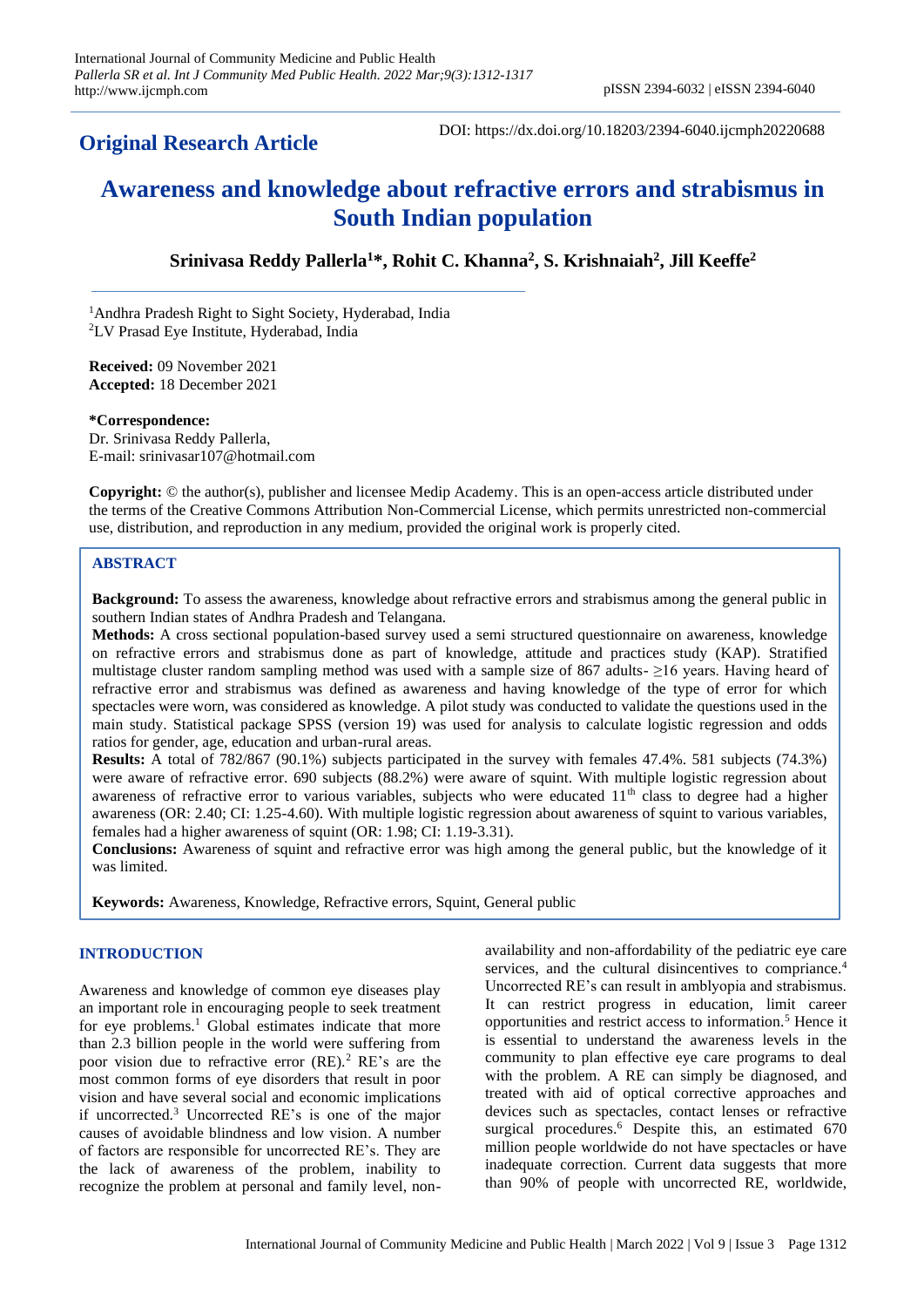reside in rural and low income countries<sup>7</sup>. In the past a series of studies using a survey methodology referred to as refractive error study in children (RESC), were performed in populations with different ethnic origins and cultural settings: a rural district in Eastern Nepal; a semirural country outside of Beijing, China; an urban area of Santiago, Chile; an urban and semi-rural area of Kwazulu-Natal, South Africa; a rural district near Hyderabad India; and urban area of New Delhi India.<sup>8-11</sup> These studies have confirmed that the need for RE correction is higher for children. Result shown in the studies indicates that RE in children causes upto 77% of blindness and severe visual impairment (<6/60 in better eye) in India, 75% in China, and 62.5% in Chile. RE is the cause of visual impairment  $( $6/12$  in the better eye) in$ 83% of children in urban India, 70% in rural India, 93% in China, 55.1% in Nepal, 55% in Chile, and 63.6% in South Africa.<sup>8-11</sup> Of these cases 86% of children in rural India presented without correction for RE, 92% in Nepal, 58% in China, 46% in Chile, and 71% in South Africa. Lack of awareness of RE's was one of the barriers for uncorrected refractive errors and presbyopia lack of awareness and recognition of RE's as correctable cause of vision impairment was one the important barriers for correction of RE.12,13

# **METHODS**

The detailed methodology followed was published earlier Pallerla et al. $14$  The study was approved by the ethics committee of LV Prasad eye institute as part of KAP on eye health and diseases among general public in the South Indian states of Andhra Pradesh and Telangana and was conducted in accordance with the principles of Declaration of Helsinki. Briefly the survey was based on stratified multistage, cluster sampling strategy. This was a cross sectional study of people from one urban and three rural areas of the both the states of Andhra Pradesh and Telangana with the aim of having study sample representation of urban and rural districts of both the states of Andhra Pradesh and Telangana.

The study was conducted on adult population of  $\geq 16$ years of age. A structured questionnaire was designed in order to get information related to awareness and knowledge of refractive error and strabismus. The Questionnaire had two sections. The first section contained questions on Awareness of eye diseases including refractive errors and strabismus. The second section had questions on the demographic profile of the subjects. The subjects were given the questionnaire to fill in and if the subject was illiterate, he or she was asked to

respond to the questions narrated by the investigator in the local language. Having heard of refractive error and strabismus (squint) was taken as 'awareness' and having understanding of its effect on vision as 'knowledge'.

A pilot study was conducted before the main study. The Cronbach's Alpha for the questions on awareness, knowledge refractive error and strabismus was 0.14 (95% CI; 0.0, 0.40). With the experience garnered in pilot study, questions were modified so that they were easily understood in the local language without losing the meaning. The data were entered in excel and statistical package SPSS version 19.0 was used for data analysis. The multiple logistic regression was used to ascertain the association between awareness and knowledge to individual characteristics-age, gender, education level, urban and rural, and occupation. All p values are reported and significance level was p<0.05.

#### **RESULTS**

A total of 782/867 (90.1%) subjects participated in the survey with females 47.4% (Table 1). Out of 782 subjects participated 581 (74.3%) were aware of refractive error. Among 581 subjects 277 (47.6%) were females (Table 2). Among the 581 who were aware of RE 267 (45.9%) were wearing glasses, 201 who were not aware of RE 54 (26.8%) were wearing glasses (Table 5). With multiple logistic regression about awareness of refractive error to various variables, subjects who were educated  $11<sup>th</sup>$  class to degree had higher awareness (OR: 2.40; CI: 1.25-4.60) (Table 3).

Out of 782 subjects participated 696 (89.0%) were aware of strabismus. Out of 696 subjects 341 (48.9%) were females (Table 2). Among 696 subjects who were aware of strabismus, 294 (42.2%) were wearing glasses. 86 subjects who were not aware of strabismus, 29 (33.7%) were wearing glasses (Table 5). With multiple logistic regression about awareness of squint to various variables females had a higher awareness of squint (OR: 1.98; CI: 1.19-3.31) (Table 4).

Of the 777 subjects responded to the question whether they wearing glasses or not, 325 (41.8%) were wearing glasses, out of which 133 were wearing for distance, 82 for, near, 98 for both distance and near vision and 12 subjects reported they didn't know what for they were wearing glasses. Among the spectacle wearers highest percentage of age group was seen in  $\geq 70$  years of age (68.2%) followed by 40-69 age group (42.8%) and 16-39 age group (38.7%).

#### **Table 1: Demographic profile of study participants, (n=782).\***

| <b>Variables</b>  | <b>Agriculture</b> | <b>Business</b> | <b>Student</b> | <b>Employee</b> | <b>Labourer</b> | <b>Housewife</b> | <b>Others</b> | <b>Total</b> |
|-------------------|--------------------|-----------------|----------------|-----------------|-----------------|------------------|---------------|--------------|
| Age group (Years) |                    |                 |                |                 |                 |                  |               |              |
| 16-39             | 80                 |                 | 103            | 60              | 124             | 24               |               | 407          |
| 40-59             | 70                 |                 |                |                 | 98              | 24               |               | 249          |
| $\geq 60$         | 48                 |                 |                |                 | 60              |                  |               | 124          |

Continued.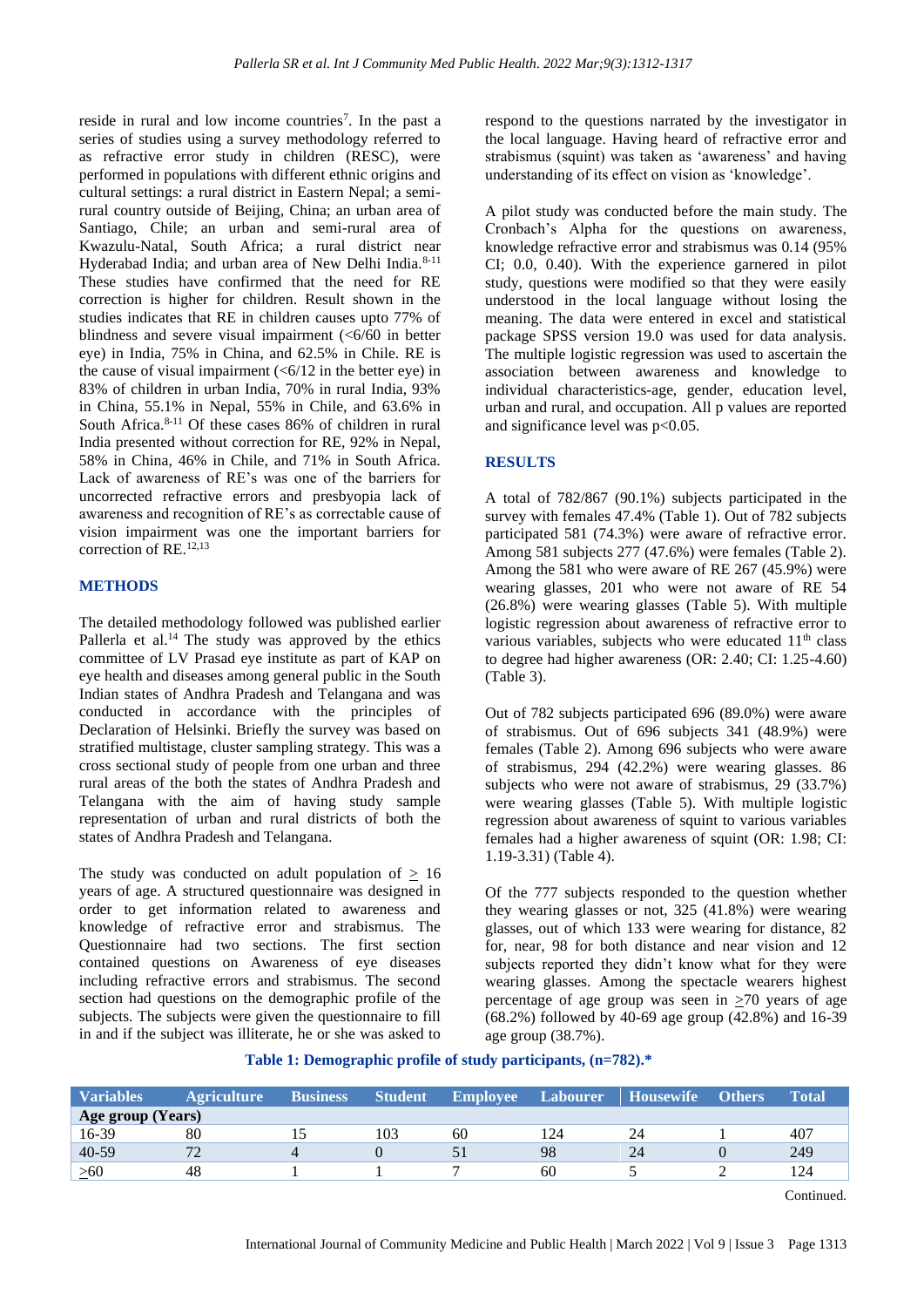| <b>Variables</b>  | <b>Agriculture</b> | <b>Business</b> | <b>Student</b> | <b>Employee</b>          | <b>Labourer</b>         | <b>Housewife</b> | <b>Others</b> | <b>Total</b> |
|-------------------|--------------------|-----------------|----------------|--------------------------|-------------------------|------------------|---------------|--------------|
| Gender            |                    |                 |                |                          |                         |                  |               |              |
| Male              | 107                | 19              | 70             | 91                       | 120                     | $\overline{0}$   | 3             | 410          |
| Female            | 93                 |                 | 34             | 27                       | 162                     | 53               | $\theta$      | 370          |
| <b>Education</b>  |                    |                 |                |                          |                         |                  |               |              |
| Illiterate        | 80                 | 0               | $\Omega$       | $\overline{\phantom{0}}$ | 124                     | 10               | $\theta$      | 219          |
| $1-10^{th}$ class | 117                | 4               | 6              | 19                       | 140                     | 31               |               | 318          |
| $>11th$ class     | 3                  | 16              | 98             | 94                       | 18                      | 12               | 2             | 243          |
| <b>Location</b>   |                    |                 |                |                          |                         |                  |               |              |
| Urban             | ∍                  | 19              | 70             | 82                       | $\overline{\mathbf{5}}$ | 37               | 2             | 217          |
| Rural             | 198                |                 | 34             | 36                       | 277                     | 16               |               | 563          |

\*Data from two participants missing

# **Table 2: Awareness of the refractive error and squint, (n=768).**

| <b>Variables</b>  | <b>Total responses</b> | Awareness of refractive error/squint (%) |            |  |
|-------------------|------------------------|------------------------------------------|------------|--|
| Age group (Years) |                        |                                          |            |  |
| 16-29             | 219                    | 180 (82.2)                               | 202 (92.7) |  |
| 30-39             | 180                    | 134 (74.4)                               | 167(89.8)  |  |
| 40-49             | 139                    | 103(74.1)                                | 122(87.8)  |  |
| 50-59             | 105                    | 80 (76.2)                                | 97 (91.5)  |  |
| 60-69             | 83                     | 58 (69.9)                                | 72 (87.8)  |  |
| $\geq 70$         | 42                     | 26(61.9)                                 | 36(83.7)   |  |
| <b>Gender</b>     |                        |                                          |            |  |
| Male              | 405                    | 304(75.1)                                | 355 (87.4) |  |
| Female            | 363                    | 277(76.3)                                | 341 (92.7) |  |
| <b>Education</b>  |                        |                                          |            |  |
| Illiterate        | 212                    | 149 (70.3)                               | 195 (90.3) |  |
| $1st$ to $5th$    | 104                    | 77 (74.0)                                | 92(86.8)   |  |
| $6th$ to $10th$   | 209                    | 143(68.4)                                | 186 (88.6) |  |
| $11th$ to degree  | 216                    | 187 (86.6)                               | 197(92.1)  |  |
| Masters and above | 25                     | 23(92.0)                                 | 24 (92.3)  |  |
| Area              |                        |                                          |            |  |
| Urban             | 216                    | 182 (84.3)                               | 195(90.3)  |  |
| Rural             | 552                    | 399 (72.3)                               | 501 (89.8) |  |

\*number of subjects responded for awareness of refractive error and squint

# **Table 3: Multiple logistic regression showing association between awareness of refractive error and various variables, (n=782\*).**

| <b>Variables</b>      | <b>Total responses for</b><br>refractive error | No. of aware of<br>refractive error (%<br>in parenthesis) | Odds ratio for being aware of<br>refractive error multiple logistic<br>regression; 95% CI | P value |
|-----------------------|------------------------------------------------|-----------------------------------------------------------|-------------------------------------------------------------------------------------------|---------|
| Age group (years)     |                                                |                                                           |                                                                                           |         |
| 16-29                 | 219                                            | 180 (82.2)                                                | 1.00/1.00                                                                                 |         |
| 30-39                 | 180                                            | 134 (74.4)                                                | $0.86; 0.51-1.45$                                                                         | 0.59    |
| 40-49                 | 139                                            | 103(74.1)                                                 | $0.87; 0.50-1.51$                                                                         | 0.62    |
| 50-59                 | 105                                            | 80 (76.6)                                                 | 1.04; 0.56-1.94                                                                           | 0.88    |
| $60 - 69$             | 83                                             | 58 (69.9)                                                 | $0.77; 0.40-1.46$                                                                         | 0.42    |
| $\geq 70$             | 42                                             | 26(61.9)                                                  | $0.56: 0.26-1.22$                                                                         | 0.14    |
| <b>Sex</b>            |                                                |                                                           |                                                                                           |         |
| Men                   | 405                                            | 304(75.1)                                                 | 1.00/1.00                                                                                 |         |
| Women                 | 363                                            | 277 (76.3)                                                | 1.31: 0.92-1.86                                                                           | 0.12    |
| <b>Education</b>      |                                                |                                                           |                                                                                           |         |
| <b>Illiterate</b>     | 212                                            | 149 (70.3)                                                | 1.00/1.00                                                                                 |         |
| $1st$ to $5th$ class  | 104                                            | 77 (74.0)                                                 | $1.18: 0.69-2.01$                                                                         | 0.53    |
| $6th$ to $10th$ class | 209                                            | 143 (68.4)                                                | $0.87; 0.56-1.34$                                                                         | 0.54    |
| $11th$ to degree      | 216                                            | 187 (86.6)                                                | $2.40; 1.25-4.60$                                                                         | 0.008   |
| $>$ Masters           | 25                                             | 23(92.0)                                                  | 4.21; 0.91-19.41                                                                          | 0.06    |

Continued.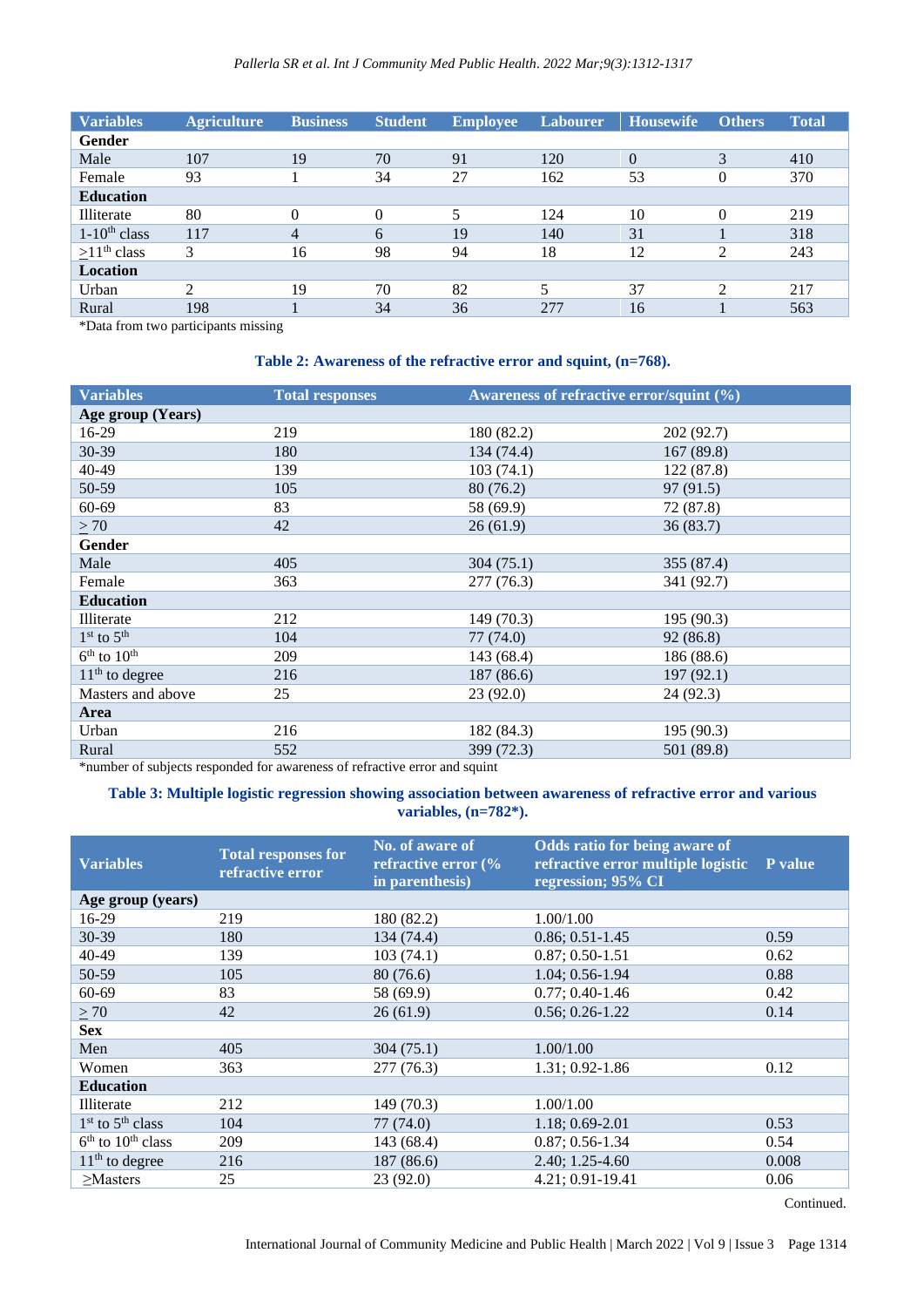| <b>Variables</b> | Total responses for<br>refractive error                                                         | No. of aware of<br>refractive error $\frac{6}{6}$<br>in parenthesis) | Odds ratio for being aware of<br>refractive error multiple logistic P value<br>regression; 95% CI |      |
|------------------|-------------------------------------------------------------------------------------------------|----------------------------------------------------------------------|---------------------------------------------------------------------------------------------------|------|
| Area             |                                                                                                 |                                                                      |                                                                                                   |      |
| Urban            | 216                                                                                             | 182 (84.3)                                                           | 1.00/1.00                                                                                         |      |
| Rural            | 552                                                                                             | 399 (72.3)                                                           | $1.18; 0.70 - 2.00$                                                                               | 0.52 |
| $-$              | $\alpha \alpha$ and $\alpha \alpha$ and $\alpha \alpha$ and $\alpha \alpha$ and $\alpha \alpha$ |                                                                      |                                                                                                   |      |

(Hosmar Lemeshow goodness of fit test=0.94), \*14 subjects non respondents.

# **Table 4: Multiple logistic regression showing association between awareness of squint and various variables, (n=782\*).**

| <b>Variables</b>      | <b>Total responses for</b><br>squint | No. of aware of<br>squint (percentage in<br>parenthesis) $(\frac{6}{6})$ | <b>Odds ratio for being aware</b><br>of squint multiple logistic<br>regression; 95% CI | P value |
|-----------------------|--------------------------------------|--------------------------------------------------------------------------|----------------------------------------------------------------------------------------|---------|
| Age group (years)     |                                      |                                                                          |                                                                                        |         |
| 16-29                 | 218                                  | 202 (92.7)                                                               | 1.00/1.00                                                                              |         |
| 30-39                 | 186                                  | 167(89.8)                                                                | $0.77; 0.36-1.62$                                                                      | 0.49    |
| 40-49                 | 139                                  | 122 (87.8)                                                               | $0.66; 0.30-1.42$                                                                      | 0.28    |
| 50-59                 | 106                                  | 97(91.5)                                                                 | 1.06; 0.42-2.68                                                                        | 0.89    |
| $60 - 69$             | 82                                   | 72 (87.8)                                                                | $0.63; 0.25-1.58$                                                                      | 0.32    |
| >70                   | 43                                   | 36(83.7)                                                                 | $0.52; 0.18-1.45$                                                                      | 0.21    |
| <b>Sex</b>            |                                      |                                                                          |                                                                                        |         |
| Men                   | 406                                  | 355 (87.4)                                                               | 1.00/1.00                                                                              |         |
| Women                 | 368                                  | 341 (92.7)                                                               | 1.98; 1.19-3.31                                                                        | 0.008   |
| <b>Education</b>      |                                      |                                                                          |                                                                                        |         |
| Illiterate            | 216                                  | 195 (90.3)                                                               | 1.00 / 1.00                                                                            |         |
| $1st$ to $5th$ class  | 106                                  | 92(86.8)                                                                 | $0.66; 0.32 - 1.38$                                                                    | 0.28    |
| $6th$ to $10th$ class | 210                                  | 186 (88.6)                                                               | $0.83; 0.44-1.59$                                                                      | 0.59    |
| $11th$ to degree      | 214                                  | 197(62.1)                                                                | 1.54; 0.61-3.83                                                                        | 0.35    |
| $\geq$ masters        | 26                                   | 24(92.3)                                                                 | $1.60; 0.31-8.12$                                                                      | 0.57    |
| Area                  |                                      |                                                                          |                                                                                        |         |
| Urban                 | 216                                  | 195 (90.3)                                                               | 1.00/1.00                                                                              |         |
| Rural                 | 558                                  | 501 (89.8)                                                               | $0.75; 0.37-1.54$                                                                      | 0.44    |

Hosmar Lemeshow goodness of fit test=0.60, \* Totals may not add to as some subjects didn't respond.

#### **Table 5: Association of awareness of refractive error and squint to wearing of glasses and eye examination, (n=782).**

| <b>Variables</b>                    | <b>Awareness of refractive error</b> |                | <b>Awareness of squint</b> |                |  |  |
|-------------------------------------|--------------------------------------|----------------|----------------------------|----------------|--|--|
|                                     | Yes $(n=581*)$                       | N <sub>0</sub> | Yes $(n=696*)$             | N <sub>0</sub> |  |  |
| <b>Wearing of glasses</b>           |                                      |                |                            |                |  |  |
| Yes                                 | 267                                  | .54            | 294                        | 29             |  |  |
| N <sub>0</sub>                      | 312                                  | 132            | 401                        | 48             |  |  |
| Eye examination in the last 2 years |                                      |                |                            |                |  |  |
| Yes                                 | 270                                  | 64             | 305                        | 31             |  |  |
| N <sub>o</sub>                      | 287                                  |                | 357                        | 46             |  |  |

\* The total does not add as some subject did not respond.

#### **DISCUSSION**

This study examined the awareness and knowledge of adults in urban and rural areas. The study was undertaken as part of KAP study to identify information that could help in formulating strategies to increase the awareness levels of refractive error, strabismus and amblyopia. The results of this study show that the majority of participants were aware of refractive error and strabismus.

In this study it was found that younger people and females were more aware of the refractive errors and

strabismus. People with higher education had a higher awareness of both refractive errors and strabismus. There was no difference in the awareness levels of location of the participants either urban and rural.

The awareness levels (74.3%) of RE in the present study is comparable to the study done by Chew et al (75.3%), and Aldebasi.1,15 There should be emphasis on public education on awareness and significance of early detection of refractive errors. The awareness levels of strabismus is high in the present study. Females had a higher awareness of strabismus in the present study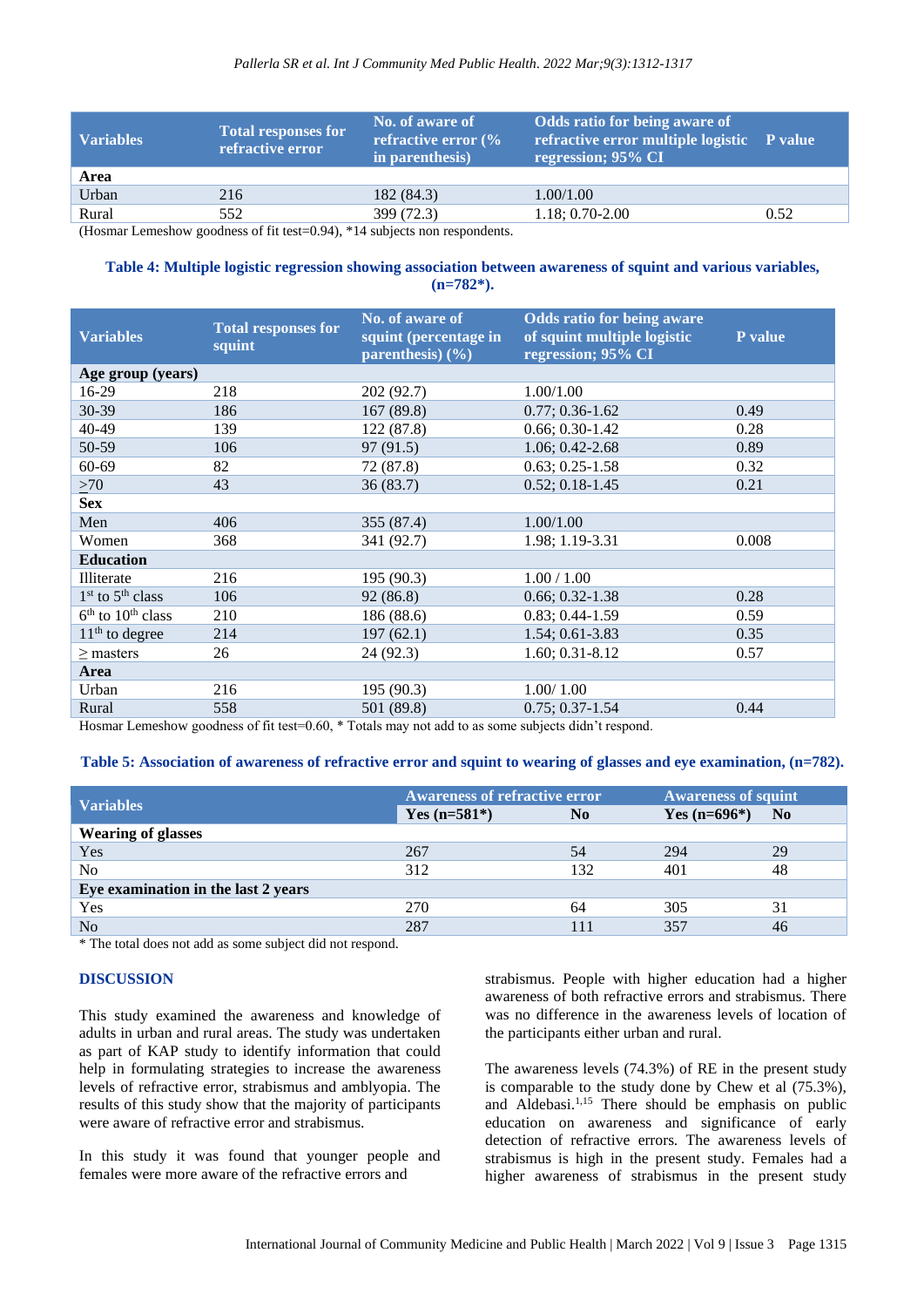similar to the other studies done elsewhere.<sup>16</sup> In a study done by Hegde et al the awareness of squint was 90% among the patients attending the eye camps in rural India.<sup>17</sup> This will help in early detection and treatment of RE, strabismus and amblyopia thereby reducing the prevalence of strabismus and amblyopia in children and consequently improve the educational opportunities and their quality of life. There are limitations to this study that need to be considered when interpreting the results. Selfreporting of the data can be influenced by recall bias. For those participants who were illiterate the interpreter marked the responses. This may also can influence the information. Notwithstanding these limitations the results indicate that the study population had a high level of awareness of refractive errors and strabismus, but their knowledge was still limited.

One of the pre-requisites of health seeking behavior is knowledge of disease and their symptoms which seems to be lacking in parents of children.<sup>18</sup> Hence the programs to increase awareness of causative factors, spectacle wearing and the harmful effects of squint should be conducted. The lack of knowledge and awareness of refractive errors are important risk factors for under corrected refractive error in an urban Singapore population.<sup>19</sup> A study done by Ranjbar et al studied at major deficiencies in the public awareness about the role of ophthalmologists as well as refractive error correction methods in Iran.<sup>20</sup>

# **CONCLUSION**

Awareness of squint and refractive error was high among the general public, but the knowledge of it was limited.

#### **ACKNOWLEDGEMENTS**

Author would like to thanks to support from the midlevel ophthalmic personnel, Asha workers (female health assistants) working in the ministry of health and family welfare, government of Andhra Pradesh and Telangana in helping to carry out the study in remote rural areas of both the states.

*Funding: Funding sources by Andhra Pradesh Right to Sight Society and Government of Andhra Pradesh Conflict of interest: None declared Ethical approval: The study was approved by the Institutional Ethics Committee*

#### **REFERENCES**

- 1. Chew YK, Reddy SC, Karina R. Awareness and knowledge of common eye diseases among the academic staff (non-medical faculties) of University of Malaya. Med J Malaysia. 2004;59:305-11.
- 2. Thulasiraj RD, Aravind S, Pradhan K. Spectacles for the Millions Addressing a priority of "VISION 2020 -The Right to Sight". Community Ophthalmol. 2003;3:19-21.
- 3. Bourne RR, Dineen BP, Huq DM, Ali SM, Johnson GJ. Correction of refractive error in the adult population of Bangladesh: meeting the unmet need. Invest Ophthalmol Vis Sci. 2004;45:410-17.
- 4. Resnikoff S, Pascolini D, Mariotti SP, Pokharel GP. Global magnitude of visual impairment caused by uncorrected refractive errors in 2004. Bull World Health Organ. 2008;86:63-70.
- 5. Shrestha GS, Digen Sujakhu, Joshi P. Refractive error among school children in Jhapa, Nepal. J Optom. 2011;4:49-55.
- 6. Kempen JH, Mitchell P, Lee KE, Tielsch JM, Broman AT. The prevalence of refractive errors among adults in the United States, Western Europe, and Australia. Arch Ophthalmol. 2004;122:495-505.
- 7. World Health Organization. Director-General's Office. Communications Office. Sight test and glasses could dramatically improve the lives of 150 million people with poor vision. Geneva: World Health Organization. 2006;2.
- 8. Zhao J, Pan X, Sui R, Munoz SR, Sperduto RD. Refractive Error Study in Children: results from Shunyi District, China. Am J Ophthalmol. 2000;129:427-35.
- 9. Naidoo KS, Raghunandan A, Mashige KP, Govender P, Holden BA. Refractive error and visual impairment in African children in South Africa. Invest Ophthalmol Vis Sci. 2003;44:3764-70.
- 10. Dandona R, Dandona L, Srinivas M, Sahare P, Narsaiah S. Refractive error in children in a rural population in India. Invest Ophthalmol Vis Sci. 2002;43:615-22.
- 11. Murthy GV, Gupta SK, Ellwein LB, Munoz SR, Pokharel GP. Refractive error in children in an urban population in New Delhi. Invest Ophthalmol Vis Sci. 2002;43:623-31.
- 12. Marmamula S, Khanna RC, Shekhar K, Rao GN. A population-based cross-sectional study of barriers to uptake of eye care services in South India: the Rapid Assessment of Visual Impairment (RAVI) project. BMJ Open. 2014;4:e005125.
- 13. Yasmin S, Minto H. Community Perceptions of refractive errors in Pakistan. Comm Eye Health. 2007;20:52-3.
- 14. Pallerla SR, Khanna RC, Sannapaneni K, Keeffe J. Public knowledge, attitudes and practices related to eye diseases in Southern Indian population. Int J Community Med Public Health. 2020;7:4993.
- 15. Aldebasi Y. Young Public's Awareness to Refractive Error Deficiency. Int J Health Sci (Qassim). 2011;5:9-15.
- 16. Isawumi MA, Ulaikere M, Adejumo OO, Adebayo M, Kekunnaya R. Awareness, perceptions and knowledge of strabismus among patients visiting a tertiary eye clinic in Southwest Nigeria. Int Ophthalmol. 2014;34:1037-42.
- 17. Hegde S, Mendonce N, Kamath BS, Vinay PG. Assessment of awareness and phychosocial impact of strabismus in rural India. IJBR. 2014;05:744-7.